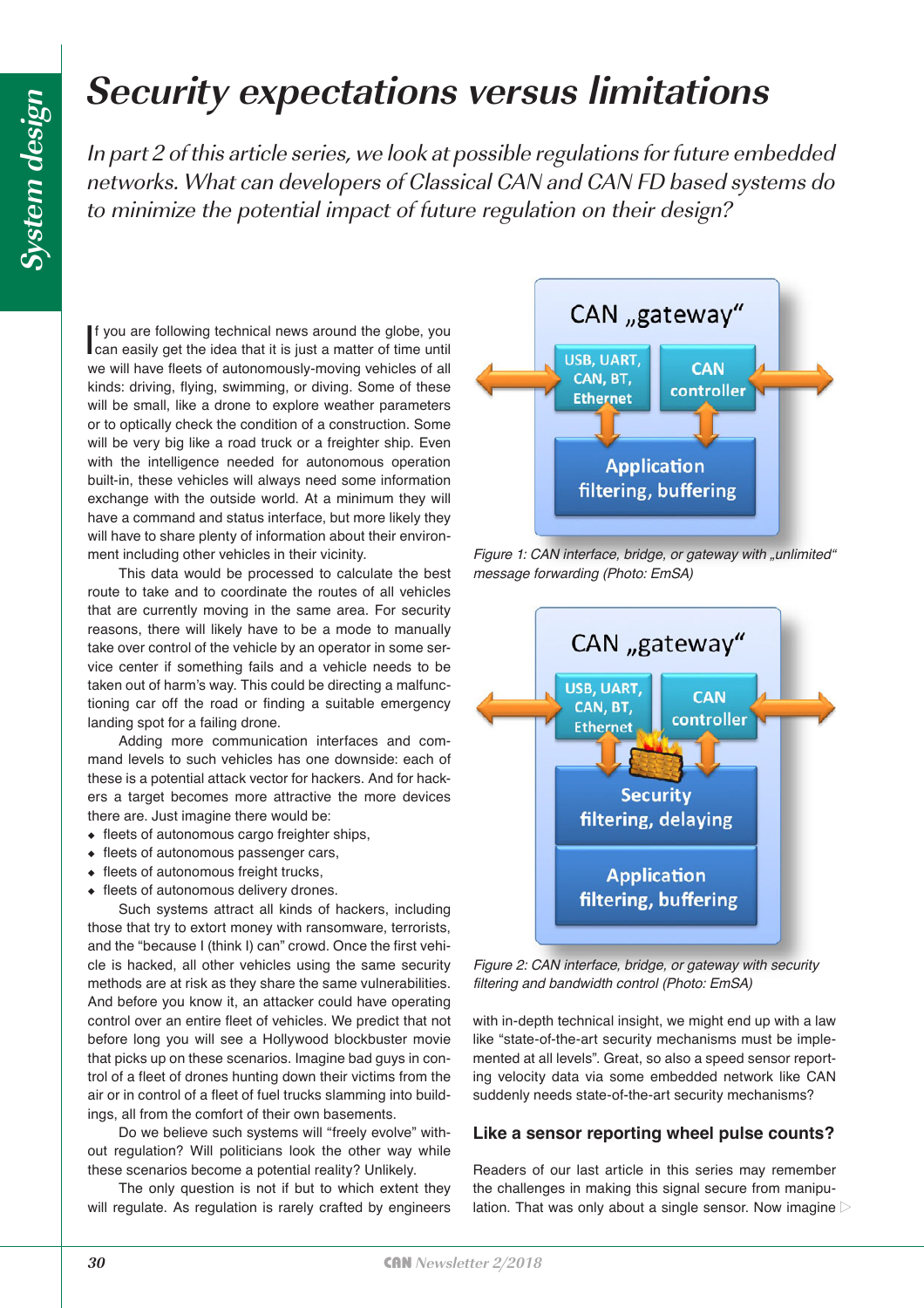implementing potentially "security at all levels" for a system with many secure devices. The complexity of the security implementation will grow by an order of magnitude and there are factors such as cost, performance, and power saving requirements that will limit what can reasonably be expected.

But even if all these systems are forced to use the best, state-of-the art security mechanisms, we have to accept that we won't reach 100 %. Best-effort will mean to only come as close as possible.

#### **Get into the security mindset**

For a moment, think of an embedded security application like a house with locked doors and windows as the only protection against unauthorized access. Once a burglar has forced its entry and is inside the house, there are no more protection layers to stop him from also turning on the lights or using the telephone. If a hacker hacks into an embedded system where only the communication to the outside world of one device is protected, they will likely also gain access to all devices that are connected via CAN and be able to manipulate outputs and sensor data. But a house can also have multiple security layers. In an apartment house for example, access to just one apartment does not automatically give you access to the one next to it. There can be alarm systems and valuables can be hidden or locked into safes. Similarly, our future embedded systems will require security at multiple levels – within, among, and between components.

However, it still depends on the specific application how much security is needed for a particular functionality. A subnetwork in the seat of a passenger vehicle to control comfort functions like position or seat heating won't require the same level of security as the active steering component. The multiple networks in these vehicles are a good example to illustrate what we must change in our mindset for future, more secure applications. Bigger vehicles use multiple busses, some will be based on CAN (FD), others could be using LIN or some Ethernet variant. Crucial for the separation of various level of security are the interfaces, bridges, and gateways between the networks. In the past, the design for all these focused on high performance and throughput as well as reusability and flexibility. Often that meant generic, unlimited access and unlimited and transparent communication between the networks as illustrated by Figure 1.

A CAN (FD) controller or interface can typically produce any CAN message at any rate. Therefore, it can be used in some denial-of-service (DOS) style attack by producing a high-priority message back to back. Same is true for many bridges and gateways, as they are built for performance and generic use they can also pass on "unwanted" or even "dangerous" communication. This needs to change: every CAN controller, interface, bridge, and gateway needs to have some firewall component. A gateway that connects a media/entertainment/information bus to an active steering and control bus should never allow the media side to generate commands for the active steering bus. A hacker with access to the media side should therefore always face a dead end. $\triangleright$ 

# Kvaser Hybrid 2xCAN/LIN

A Single, Flexible Tool For Accessing CAN & LIN

# **Coming Soon:** The NEW Kvaser Hybrid Pro 2xCAN/LIN

**Features Include:**

- **Supports High Speed CAN and LIN 2.2A up to 20 kbit/s, and CAN FD up to 5 Mbit/s.**
- **Capable of sending up to 20,000 messages per second, per CAN channel.**
- **Supplied with Kvaser CANlib and Kyaser LINIib, free software APIs.**
- **Customizable with Kvaser t Programming language.**
- **Extended operating temperature range from -40 to 85 °C.**
- **Single Shot Mode**
- **Silent Mode**

Download our Hybrid Guide at **www.kvaser.com/hybrid** or contact us at **+46 31 886344**  or **sales@kvaser.com** to find out more.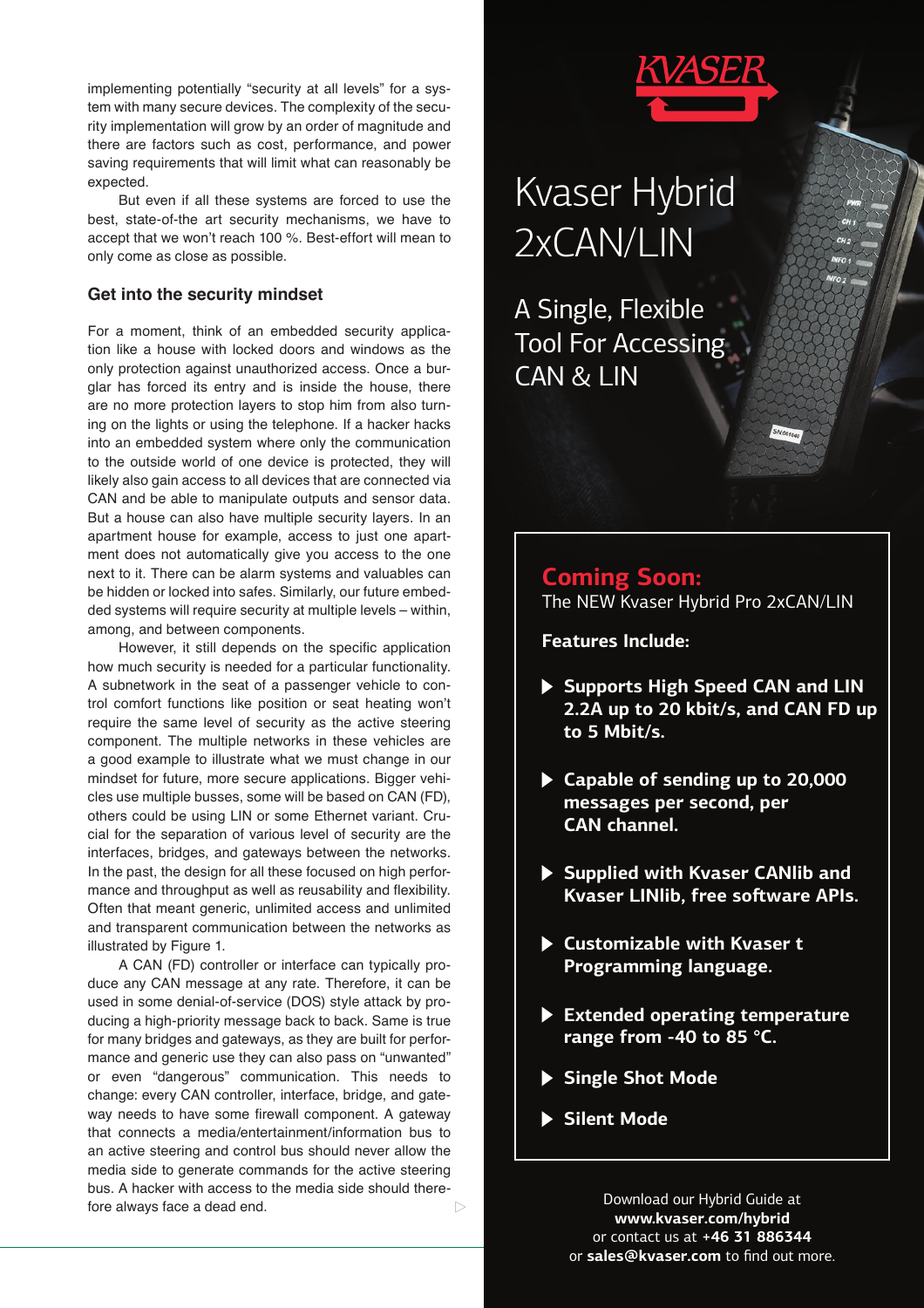

*Figure 3: Physical separation: host has no CAN level access, only application data access (Photo: EmSA)*

### **Adding firewall components**

The way CAN is currently used, any component on the network can potentially generate any message at any rate. Without further protection levels, a hacked CAN device can be used to flood a network with reset commands or to send very specific control commands. NXP recently introduced a line of smart security transceivers that partially solve this problem in hardware. Once such a transceiver is configured, it acts like a firewall and does not allow "unknown" messages to be produced. In addition, the provided flooding protection limits the bandwidth produced by transmitting frames to a configurable value.

A software solution at the CAN interface firmware level may be more practical for some systems. Imagine the firmware of such an active CAN interface would be smart enough to integrate firewall components as shown in Figure 2. When transmitting CAN messages, it only accepts "allowed" CAN message identifiers and it can also limit the transmit rate to an accepted maximum by, for example, adding a fixed delay between transmitted back-to-back messages. From such a device it would not be possible to produce a message rate occupying 100 % bus load.

To fully bypass such a system, a hacker with remote access would need to reprogram the firmware of the CAN device. A high hurdle, especially if a secure bootloader is used or the bootloader of this device can only be activated with physical access, e.g. by setting a jumper or using a special connector.

For embedded bridges and gateways with one or multiple CAN (FD) interfaces, the firewall component to add can be similar. At the lower driver level there must be both a flood protection and a filter to only allow well defined, known messages to pass. Preferably, this firewall mechanism is logically or even physically separated from the bridge and gateway configuration which is typically more easily reconfigurable and easier to hack.

Where possible, a hardware separation will provide better protection. For CANopen systems, co-processors like the CANgineberry module serve as an excellent firewall. If the communication between a host and the co-processor does not provide CAN-level but only data-level access, then even a host under total control by a hacker cannot inject arbitrary CAN messages or flood the bus.

Although these methods limit the reach of hacks and the damage that hackers can cause across networks, one issue remains. There will always be an authorized method to generate active controls – and if an attacker reaches full access to the system authorized to send control commands, and manages to keep the system intact, then there is not much else we can do on the embedded firmware side. Shielding this part of the application from the outside world as much as possible and using detection mechanisms against tampering will be essential.

## **Authors**

Olaf Pfeiffer Christian Keydel EmSA (Embedded Systems Academy) [info@esacademy.com](mailto:@esacademy.com) [www.esacademy.de](http://www.esacademy.de)